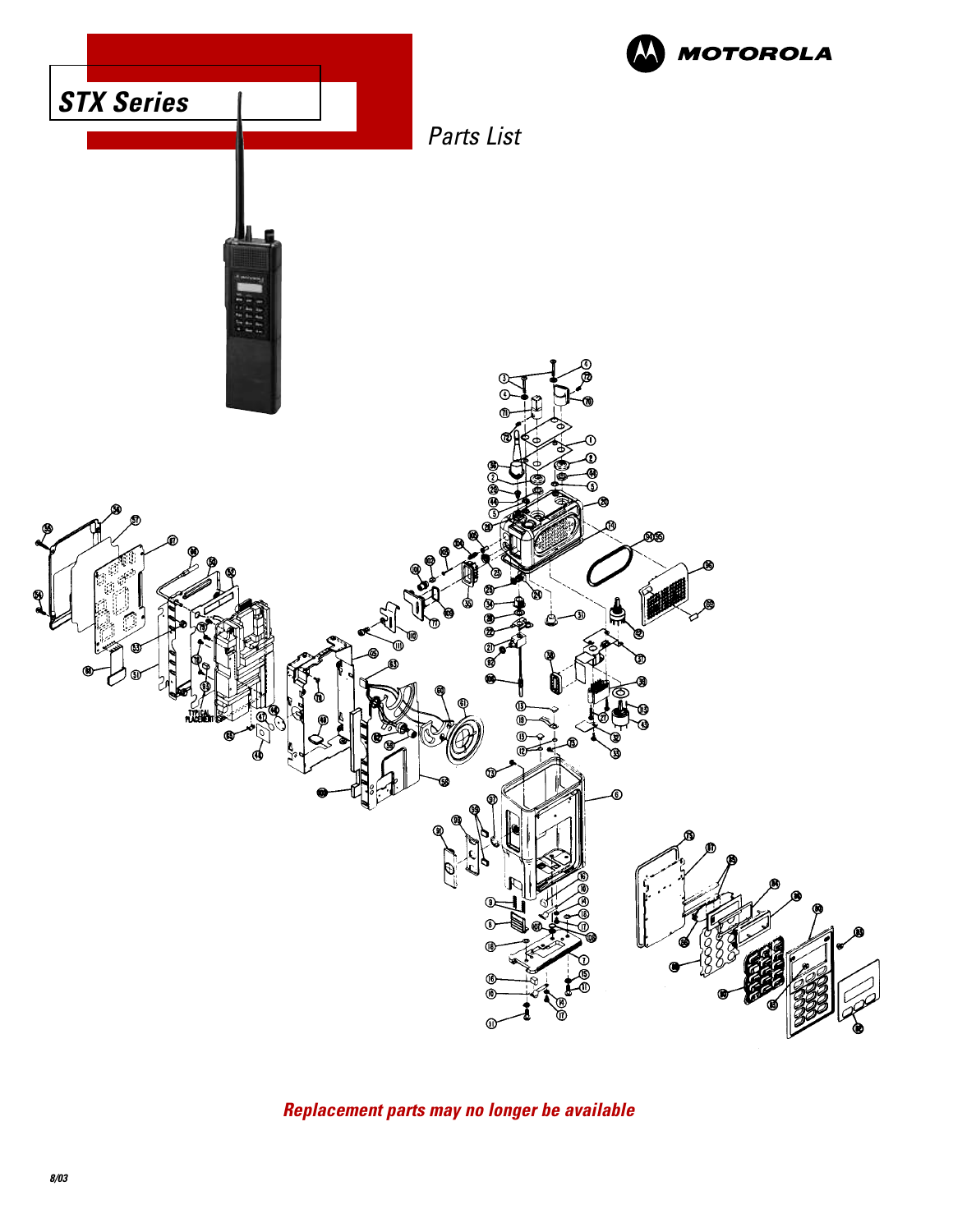

NO. PART NO. DESCRIPTION

84 ---- Insulator, LCD (not field

85 ---- Elastomer, LCD (not field

87 ---- Display Board Kit w/ LCD/LED

88 ---- Light Pipe, LCD (not field

89 ---- Shield, Static (not field

90 ---- Keypad, 3-Key (not field

94 ---- Retainer, Membrane (not field

95 ---- Membrane (not field

96 ---- Grille, Upper Housing (not

97 ---- Actuator, PTT (not field

98 ---- Retainer, PTT (not field

100 ---- Insulator, Front – not available

99 **1105668K35** Pad, Urethane

101 ---- Nut, Retainer **1405664J01** Insulator, Plunger<br>**4405829J01** Plunger, RF Switc 103 **4405829J01** Plunger, RF Switch

105 **1405787C01** Insulator, Spring 106 **0905006P02** Socket, Coax, RF (P4)

**3205473P04** "O" Ring, Side Seal<br>**NTN5023A** Retainer. Side Seal 110 **NTN5023A** Retainer, Side Seal

108 ----<br>109 **3205473P04** "O" Ring,

113 ---- Pin, Stop

91 **4505369Q01** Lever, PTT 3205853H02 93 ---- Pad, RF

86 ---- Bezel, LCD (not field

replaceable; order item 80 or 81)

replaceable; order item 80 or 81)

replaceable; order item 80 or 81)

(not field replaceable; order item 80) Keyboard Kit w/o LCD/LED (not field replaceable; order item 80)

replaceable; order item 80)

replaceable; order item 80)

replaceable; order item 20)

replaceable; order item 20)

replaceable; order item 6

replaceable; order item 6)

field replaceable; order item 20)

Spring, RF Switch

107 **3205082E25** "O" Ring, Port

Screw, Captive 6-32 x .190

replaceable; order item 80) Keypad, 15-Key (not field replaceable; order item 80) Keypad, 12-Key (not field replaceable; order item 80)

REF.

# **STX Series**

# Parts List

| REF.           |                 |                               | REF. |                 |                                  |
|----------------|-----------------|-------------------------------|------|-----------------|----------------------------------|
| NO.            | PART NO.        | <b>DESCRIPTION</b>            | NO.  | PART NO.        | DESCRIPTION                      |
|                |                 |                               |      |                 |                                  |
| $\mathbf{1}$   |                 | Plate, Escutcheon             | 46   |                 | PCB, PTT (not field              |
| $\overline{2}$ | 3205933J02      | Seal, Switch (some models     |      |                 | replaceable; order item 45)      |
|                |                 | require only one)             | 47   | $\cdots$        | Contact, Snap-Dome               |
| 3              | 0305941K04      | Screw, Control Top, #4-40     |      |                 | (not field replaceable;          |
|                |                 | <b>HEXBTN</b>                 |      |                 | order item 45)                   |
| 4              |                 | Lockwasher, #4                | 48   |                 | Seal, Dome (not field            |
| 5              | 3205082E11      | "0" Ring                      |      |                 | replaceable; order item 45)      |
| 6              | 0105957K69      | Lower Housing Kit (includes   | 49   | $\overline{a}$  |                                  |
|                |                 |                               |      |                 | Insulator, B+                    |
|                |                 | items 97 and 98)              | 51   | <br>            | Insulator, Logic - not available |
| $\overline{7}$ | 6405473N01      | Baseplate                     | 52   |                 | Insulator, RF - not available    |
| 8              | 5505727N01      | Latch, Battery                | 53   |                 | Standoff (not field              |
| 9              | 4105944K01      | Spring, Latch                 |      |                 | replaceable; order item 50)      |
| 10             | 3905421C13      | Contact, Battery              | 54   |                 | Screw, #2-56 PHLPAN              |
| 11             | 0305941K02      | Screw, Baseplate, #4-40       | 55   | 0305731J06      | Screw, #2-56 PHLPAN              |
| 12             | 3205082E24      | "0" Ring                      | 56   | <b>NTN4519A</b> | Rear Shield Kit (includes        |
| 13             | 4605945K03      | Bushing, B+                   |      |                 | item 57)                         |
| 14             | 0400002625      | Lockwasher, #2                | 57   |                 | Insulator, Rear - not available  |
| 16             | 0705830C02      | Support, Contact              | 58   | 2605723N01      | Shield, Front                    |
| 17             | 0300138651      | Screw, #2-56 x 1/8" PHLPAN    |      | <b>NTN5646B</b> | Front Shield Kit                 |
| 18             | 3205082E11      | "O" Ring                      |      |                 | (includes items 59-63 and 100)   |
| 19             | $\cdots$        | Contact, B+                   | 59   | 5005227J02      | Microphone (see Transceiver      |
| 20             |                 | Upper Housing Kit w/o Rotary  |      |                 | Board Parts List), (MK501)       |
|                |                 | Switch (includes items 34     | 60   | 1105477N01      | Adhesive, Speaker                |
|                |                 | and 94-96)                    | 61   | 5005269T03      | Speaker, Transducer, 8 ohms,     |
|                |                 | Upper Housing Kit w/ Rotary   |      |                 | LS501                            |
|                |                 | Switch (includes items 34     | 62   | $\cdots$        | Boot, Microphone                 |
|                |                 | and 94-96)                    | 63   | 0905212P02      | Connector, Speaker/Mic. (J2)     |
|                |                 |                               |      |                 |                                  |
| 21             | 0105952M69      | RF Switch; Kit                | 65   | 4205474P01      | Clip, B+                         |
|                |                 | (includes items 22 and 106)   | 66   | 0905006P01      | Plug, Coax, RF                   |
| 22             | 0405483P01      | Washer, RF Jack               | 68   | 8405758N03      | Interconnect, Display            |
| 23             | 0205578M01      | Nut, Stud                     | 69   | 3305206P01      | Label, Emergency                 |
| 24             | 4305577M01      | Stud                          |      | 3305206P03      | Label, Volume Set                |
| 25             | 3205472P07      | "O" Ring, Stud                | 70   | 3605295P01      | Knob, Volume Switch              |
| 26             | 3205639F03      | Gasket                        | 71   | 3605295P02      | Knob, Subfleet Switch (used      |
| 27             | 0300140383      | Screw, #2-56 x 9/16" PHLPAN   |      |                 | only on Rotary Switch Models)    |
| 28             | 0205588M01      | Nut. Antenna Seal             | 72   | 0305480E02      | Screw, Set. #4-40 x 3/32"        |
| 29             | 0905771F02      | Pin, Coaxial                  |      |                 | (only one used on                |
| 31             | 3905698N01      | Switch, Control               |      |                 | Non-Rotary Switch Models)        |
| 32             | 6405187P01      | Plate, Control Switch         | 73   | ----            | Screw, Front Cover               |
| 33             | 0300136782      | Screw, #2-56 x 3/16" PHLPAN   | 74   | 3205082E66      | "O" Ring, Control-Top            |
| 34             | $\cdots$        | Bushing, Antenna (not field   | 75   | 3205082E67      | "O" Ring, Front Cover            |
|                |                 | replaceable; Order item 20)   | 77   | 3205606P01      | Seal, Side                       |
| 35             | 1505673C03      | Connector, Side (J601)        | 78   | 0300136783      | Screw, #2-56 x 5/16" PHLPAN      |
| 36             | <b>NAF4000B</b> | Antenna, 800MHz Dipole        | 79   | 0300139444      | Screw, #2-56 x 5/32" PHLPAN      |
| 37             | $\cdots$        | Control-Flex Kit w/o Rotary   | 80   | <b>RPX1020A</b> | Plain Front Cover Kit            |
|                |                 |                               |      |                 |                                  |
|                |                 | Switch (includes items 38-42) |      |                 | (includes items 82 and 83)       |
| 38             | 0905675C01      | Socket                        |      | <b>RPX1021A</b> | 3-Key Front Cover Kit            |
| 39             | 0905463001      | Connector, 20-Pin (J1)        |      |                 | (includes items 81-90)           |
| 42             | 1805799P01      | Potentiometer, (R601, Volume, |      | <b>RPX1023A</b> | 12-Key Front Cover Kit           |
|                |                 | On/Off)                       |      |                 | (includes items 82, 83, 87,      |
| 43             | <b>RPX4689A</b> | Switch, Subfleet (Optional)   |      |                 | 89 and 90)                       |
| 44             | 0200140458      | Nut, Switch                   | 82   | 1305954N01      | Escutcheon, Front Cover, 3-Key   |
| 45             | $\cdots$        | Frame Kit (includes items     |      | 1305954N03      | Escutcheon, Front Cover, 15-Key  |
|                |                 | 46-49) - not available        | 83   |                 | Nut. Front Cover                 |

**Cancelled Product STX Series: Aftermarket support criteria has been met for spare parts. Items may no longer be available.**

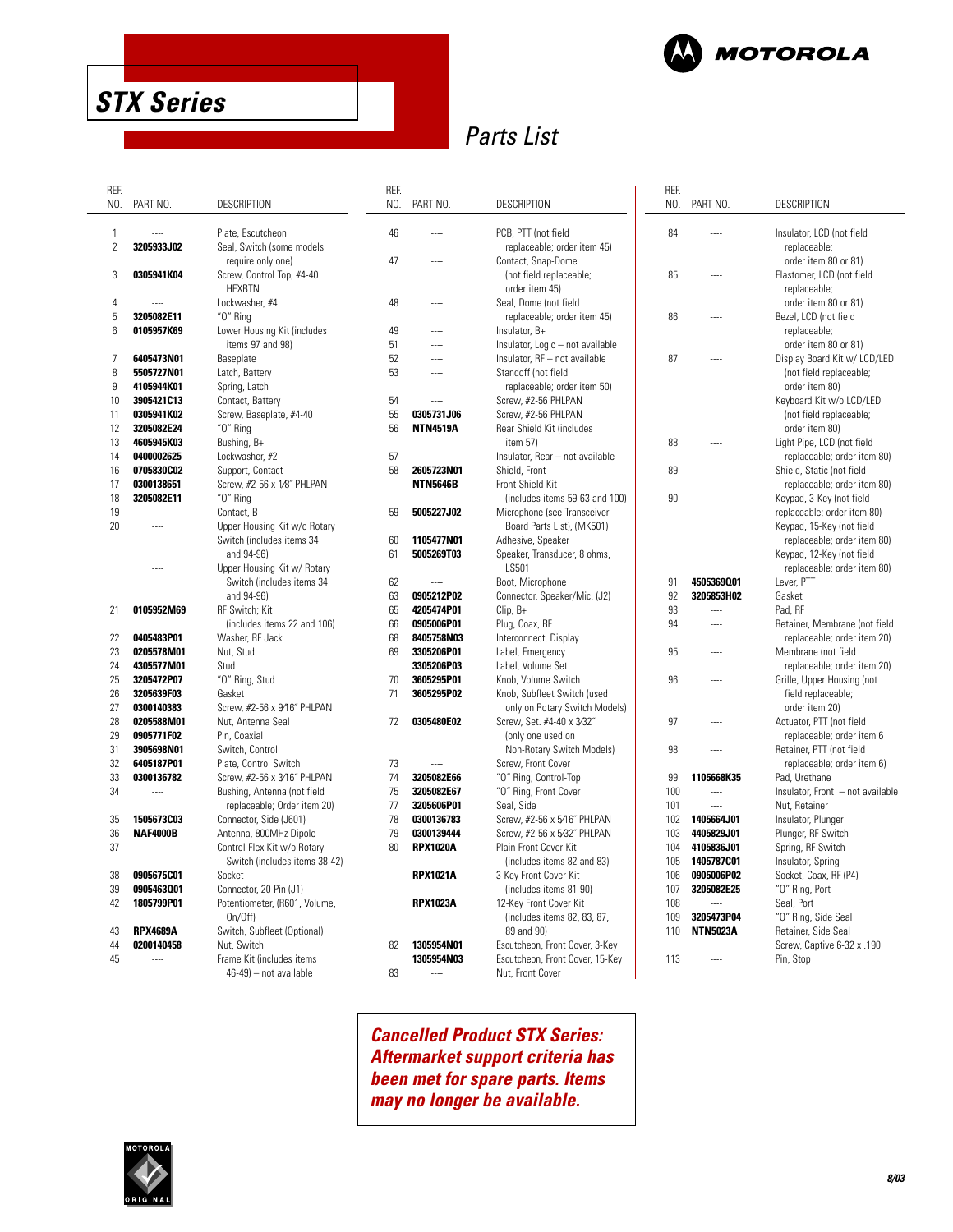





# Accessories

# **Chargers**



### **Single Unit Chargers**

They are capable of charging batteries while they are on or off of the radio. When the battery is fully charged, a visual indication is given (if it is a rapid charger) and the

charger automatically reverts to a trickle charge rate. Actual charging time varies directly with battery capacity

**NLN8858A** Rapid Charge,117 Volt

### **Adapter Kit**

**NTN4529A** Adapter Kit, for 6 Unit Charger (for wall or rack mount applications)

### **Battery Maintenance Systemplus (BMSplus)**

Using interchangeable battery adapters (sold separately), the BMS<sup>plus</sup> is capable of charging and discharging, analyzing, conditioning and cycle test on batteries; tracking battery voltage and capacity (mAh).

The BMSplus offers a 3 year warranty. Its easy-to-use design supports hundreds of 2-way, cellular, and camcorder batteries with printer port\* (Serial-RS-232C port – uses female 9-pin to male 25-pin cable).

**WPLN4079BR** Six-Station, 110V AC, 50/60 Hz

**WPLN4080BR** Six-Station, 230V AC, 50/60 Hz



WPLN4079BR



### **Battery Optimizing System II (BOS II)**



WPLN4124AR

No other battery analyzer matches the speed, accuracy, and versatility of the Battery Optimizing System II. Ideal for large fleet, public safety, and all other users who rely on their battery performance. Now with increased power, more sophisticated programming options, and easier to use navigation paths, optimizing your batteries was never easier. Key features include:

- Support for NiCd, NiMH, Li-ion, and SLA batteries
- 100 watt power supply and programmable from 100 mAH to 4 amps per station
- Interchangeable adapters accomodate all major brands
- Includes a variety of user programs and allows for customizable programming
- Proprietary recondition cycle restores NiCd and NiMH batteries
- Increased processing power and testing resolution including a three minute Quicktest that measures the batteries State of Health (SoH)
- Printer output for reports and labels
- Three year warranty

**WPLN4124AR** BOS II, Four-Station, 100-240V AC (US line cord) **WPLN4125AR** BOS II, Four-Station, 100-240V AC (UK/Euro line cords)

#### **BOS II Adapter**

**RL-71223** Standard Adapter

\* Compatible with the STAR Micronics SP200 series printers, available from any STAR Micronics distributor, and other printers with STAR emulation.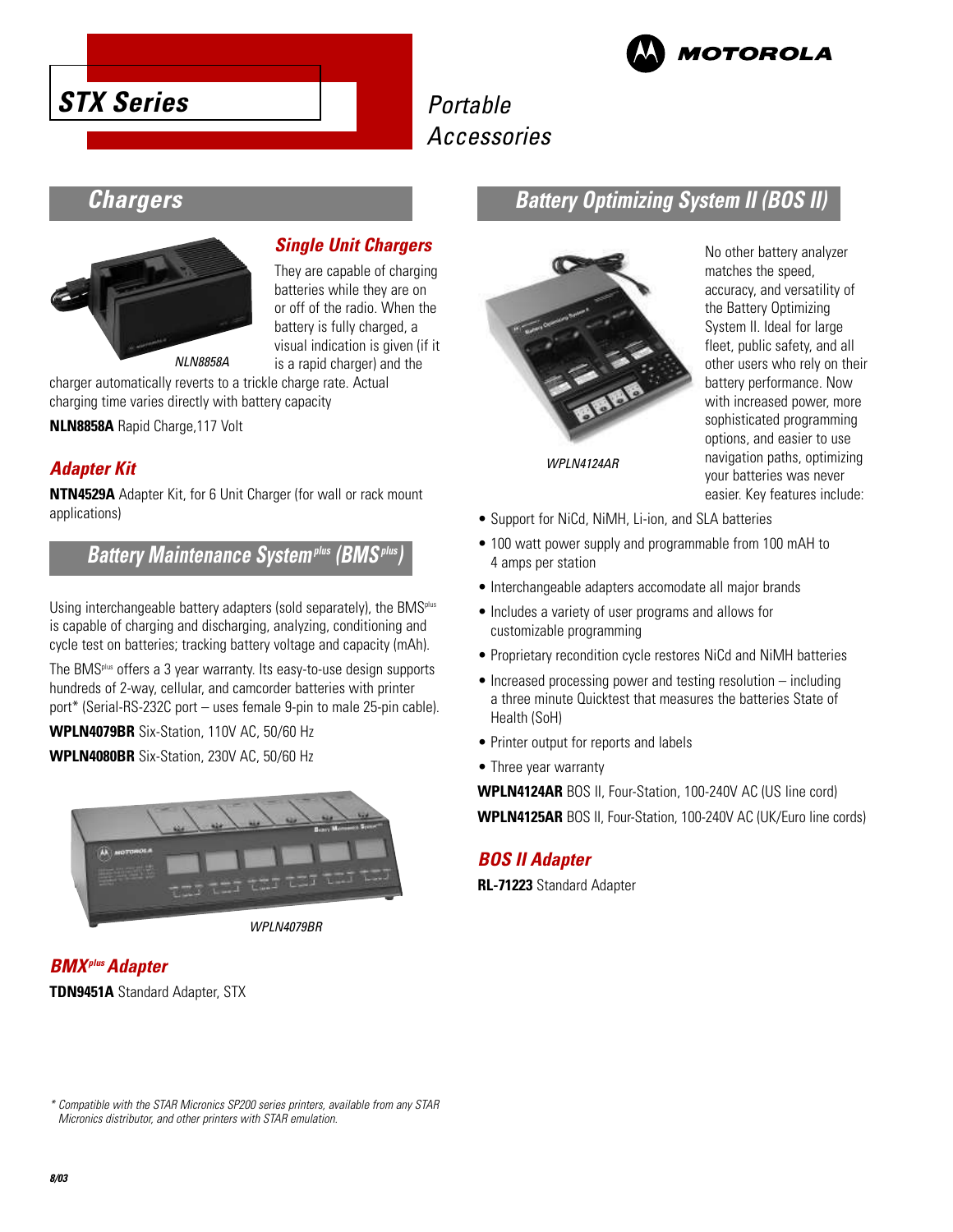

# Portable Accessories

### **Motorola Conditioning Charger (MCC)**

**STX Series**

The MCC will help extend battery life and enhance battery operation. It will safely condition and charge your specified Nickel Cadmium (NiCd) and Nickel Metal Hydride (NiMH) batteries in approximately one to two hours.



# **Carrying Accessories**



NTN4968A



# **Carrying Cases**

A variety of carrying accessories are available for your comfort and convenience. The carrying cases are available in sizes designed to fit your radio & battery and permit audio to be heard clearly.

### **Swivel Carry Cases**

**NTN4968A** Leather Carry Case and Swivel Belt Loop Holder, For Medium Capacity Battery (Order Velcro T-strap separately)

**NTN4969A** Leather Carry Case and Swivel Belt Loop Holder, For High Capacity Battery (Order Velcro T-strap separately)

#### **Carry Holder**

**NTN4350A** Plastic Carry Holder with Belt Loop, for all models

**3080384G15** Cigarette Lighter Adapter Cord

**WPPN4000BR** 7 Volt Adapter only

and 7V adapter

and 7V adapter

**WPPN4002BR** 110V AC Base Charge Unit only **WPPN4006AR** 220V AC Base Charge Unit only

**RLN4814A** Mounting Bracket for Motorola single unit conditioning chargers

**WPLN4098AR** MCC Kit, 110V AC; includes both base unit

**WPLN4099BR** MCC Kit, 220V AC; includes both base unit

#### **MCC Multi-Unit Conditioning Charger**

**WPPN4065BR** Four-station Base, 110V. (Order adapter plates separately)



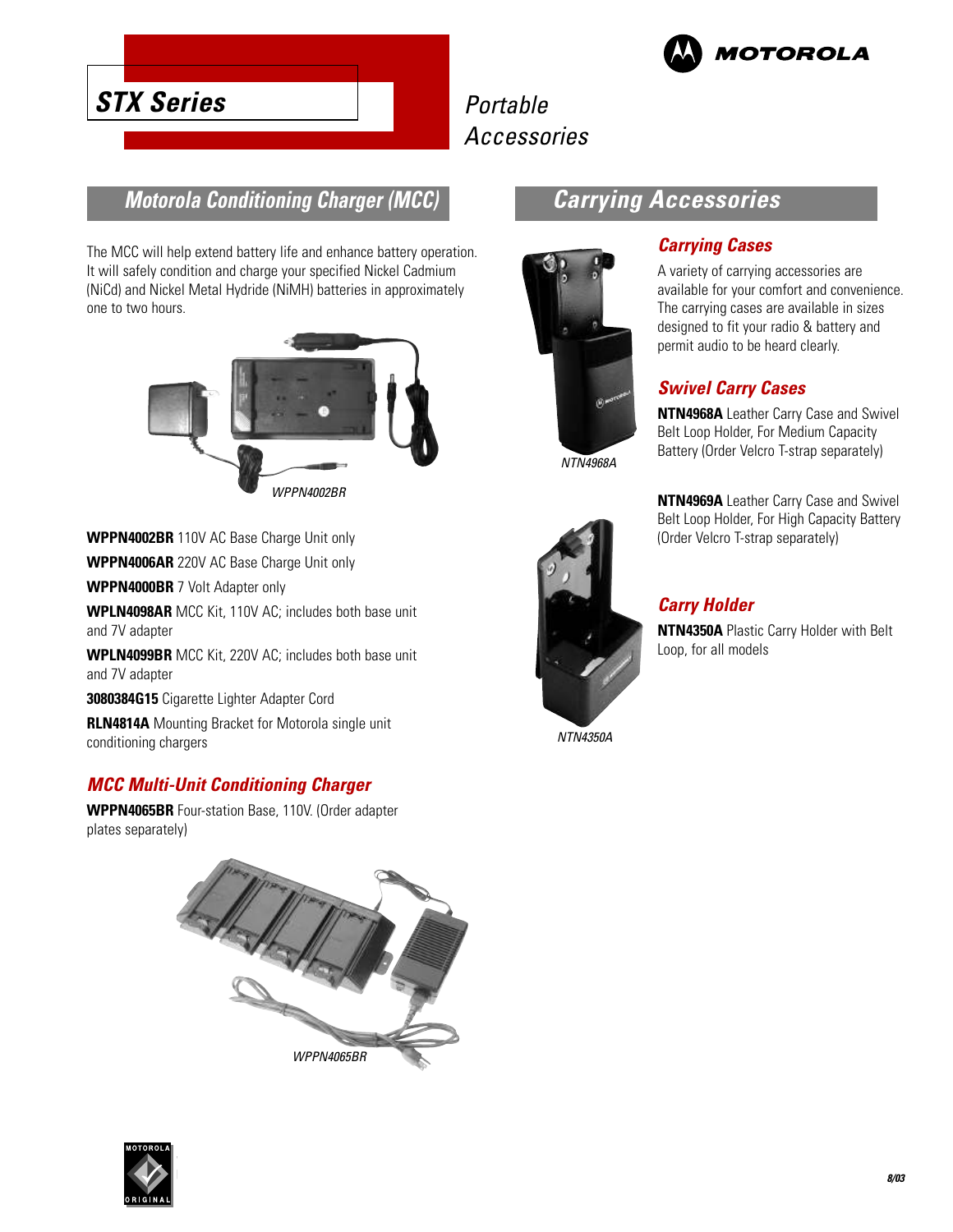



# Portable Accessories

### **Carrying Accessories**



### **Full Cover**

**NTN4971A** Full Cover, Velcro, For All Models



## **Belt**

**4200865599** 1.75˝ Wide Leather Belt, For All Models



**Carrying Strap NTN5243A** Carrying Strap,

For All Models



NTN5243A

**Belt Loop 4205857B01** Belt Loop, for Swivel Case, 2˝

**4282421J06** Swivel Belt Loop, 2.5˝

# **Carrying Accessories**



### **Remote Speaker Microphone**

Remote speaker microphones allow the user to talk and listen without removing the radio from its carry case or carry holder. It has a top-ported speaker for improved audio reception and audio input.

**NMN6176A** Remote Speaker Microphone with Coil Cord, Clip Back, 2.5 mm Earpiece Jack and Earpiece (NTN4742A)

**NMN6177A** Remote Speaker Microphone with Coil Cord and Clip Back

#### **Public Safety Remote Speaker Microphone**

This microphone is very similar to the remote speaker microphones, as it is weatherized, and has the top-ported speaker for better audio. There is an antenna for improved coverage.

**NMN6175A** Public Safety Remote Speaker Microphone, with Clip Back, 800-900MHz Antenna Included

**8505241U06** Antenna







NMN6175A

## **Epaulet Strap**

Black leather epaulet straps secure remote speaker microphone to epaulet of shirts or jackets and attach around cord.

**RLN4294A** Epaulet Strap, Velcro

**RLN4295A** Epaulet Strap, Small Clip

**NTN4664A** Three wire surveillance accessory with earpiece, microphone, and push-to-talk as separate pieces.

**NTN4742A** Earpiece without Volume Control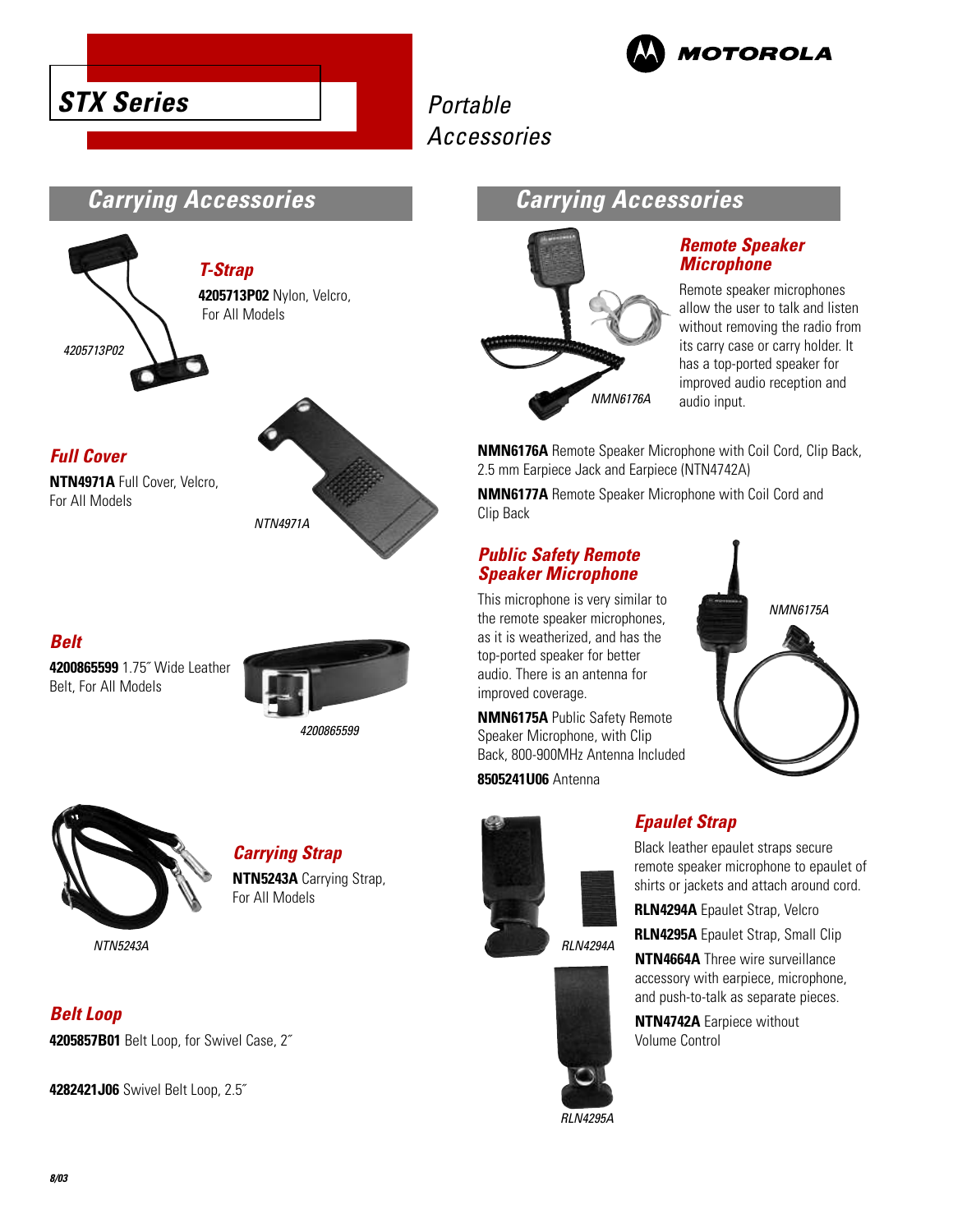

# **STX Series**

# Portable Accessories

## **Audio Accessories**

### **Ear Microphone System**

This compact unit picks up the voice through bone vibrations in the ear canal. Ideal for use in high noise environments. Available in PTT or Voice-activated (VOX) capabilities for total hands free communications. Order Interface Module separately.



#### (up to 95 dB), Black

**BDN6678A** Ear Microphone for Standard Noise Levels (up to 95 dB), Beige

**BDN6677A** Ear Microphone for

**Ear Microphones**

Standard Noise Levels

**BDN6641A** Ear Microphone for High Noise Levels (up to 105 dB), Grey

### **Interface Modules**

**BDN6644B** Push-To-Talk Interface Module



### **Ear Microphone Optional Accessories**

**0180300E25** Earguard with Adjustable Loop

**0180358B38**

Remote Push-To-Talk Ring Switch

**0180358B32** Earholder, Black, Size Small

**0180358B33** Earholder, Black, Size Medium



**0180358B34** Earholder, Black, Size Large **0180358B35** Earholder, Clear, Size Small **0180358B36** Earholder, Clear, Size Medium **0180358B37** Earholder, Clear, Size Large

0180358B33



### **Audio Accessories**

### **Ear Microphone Accessories (cont'd)**

**4280369E44** Replaceable Belt Clip with Screws **5080358B28** Eartips, Black, Size Medium (10 per pack) **5080358B29** Eartips, Black, Size Large (10 per pack) **5080358B30** Eartips, Beige, Size Medium (10 per pack) **5080358B31** Eartips, Beige, Size Large (10 per pack)

### **Ear Mics**

Single unit microphone and speaker worn in the ear. Eliminates the need for handheld microphones or conventional headsets. Compact, rugged design allows use under hearing protectors



and protective clothing. Order cable separately.



**RMN4001B** Ear Mic

**0180359A42** Interface Cable for STX

**0180359A51** Optional PTT Ring Switch for RMN4001A Only

**0180356B97** Optional PTT Ring Switch for RMN4001B Only

0180359A51

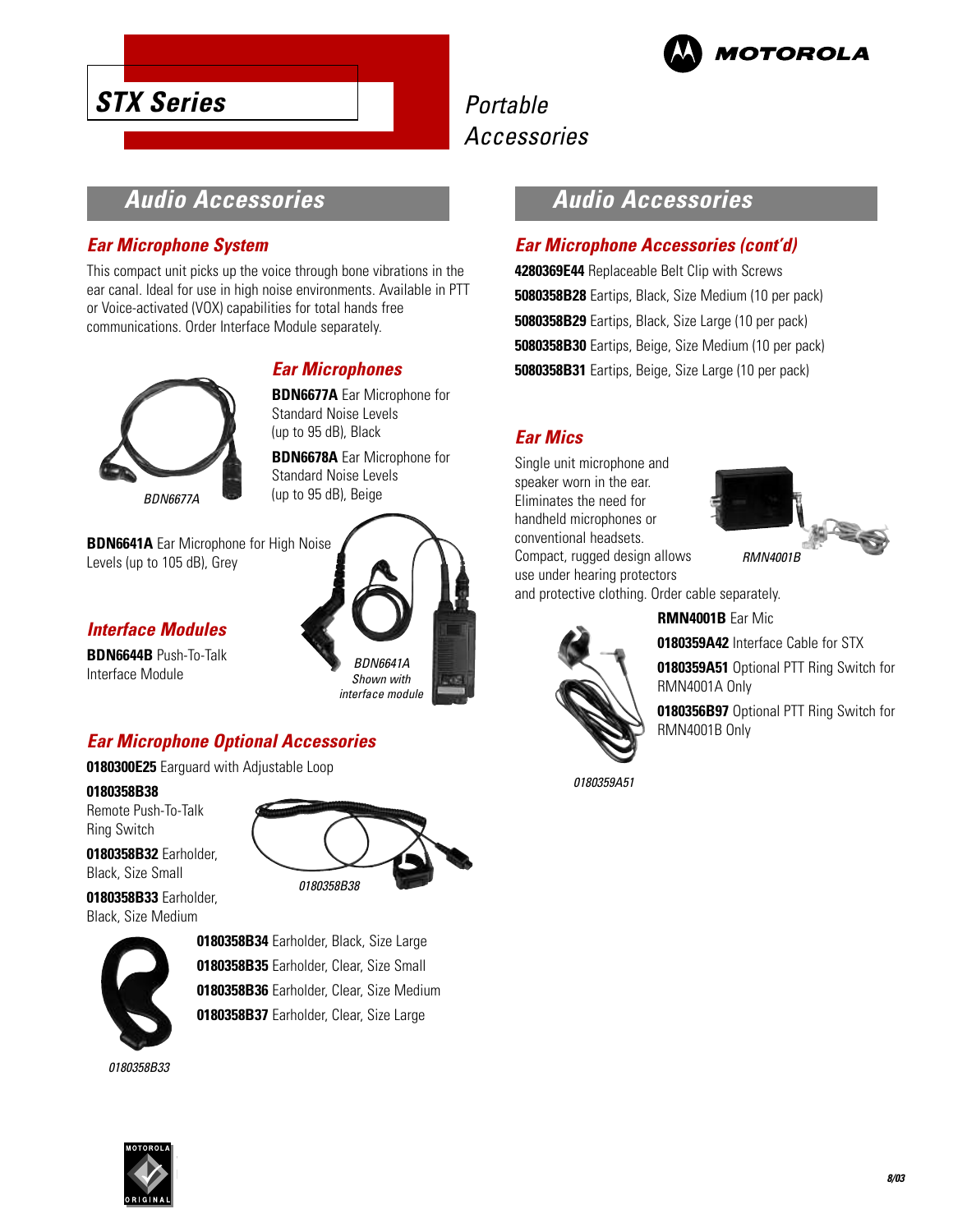



# Portable Accessories

### **Audio Accessories**

**HMN1015A** Remote Microphone

**TAF6041A** 806-866MHz Roof Top Antenna



### **Headsets**

All headset accessories include adapter cables and can be plugged directly into radio. No additional equipment is required.

Low to moderate noise level (less than 100 dB) lightweight headset with Electret condenser microphone and single speaker. NOTE: Cannot be worn with headgear.

**BDN6350A** In-line push-to-talk switch

**BDN6356A** Body/foot switch that can be belt mounted

**BDN6358A** In-line push-to-talk switch

High noise level headset (up to 115 dB) with noise cancelling microphone and dual speaker. NOTE: for use with respirator or face mask kit.

**BDN6314A** Body/foot switch that can be belt mounted

### **Audio Accessories**

High noise level headset (up to 125 dB) with noise-cancelling microphone and push-to-talk switch located on earcup. Vox module contained within headset on voice activated units. Factory Mutual Approved. NOTE: Can be worn with or without hardhat or fire helmet.

**BDN6645A** Push-To-Talk Headset with Boom Microphone, Requires Adapter Cable.

**BDN6635B** Voice-Activated Headset with Boom Microphone, Requires Adapter Cable, Includes 110V Charger





**BDN6636B** Voice-Activated Headset with Throat Microphone, Requires Adapter Cable, Includes 110V Charger

cable BDN6638A)

**0180357B05** Spare VOX Headset Charger 110V **BDN6638A** Adapter Cable for BDN6635, BDN6636 and BDN6645 **6881126E79** Instruction Manual for BDN6645A **6881126E78** Instruction Manual for BDN6635 and BDN6636 Headsets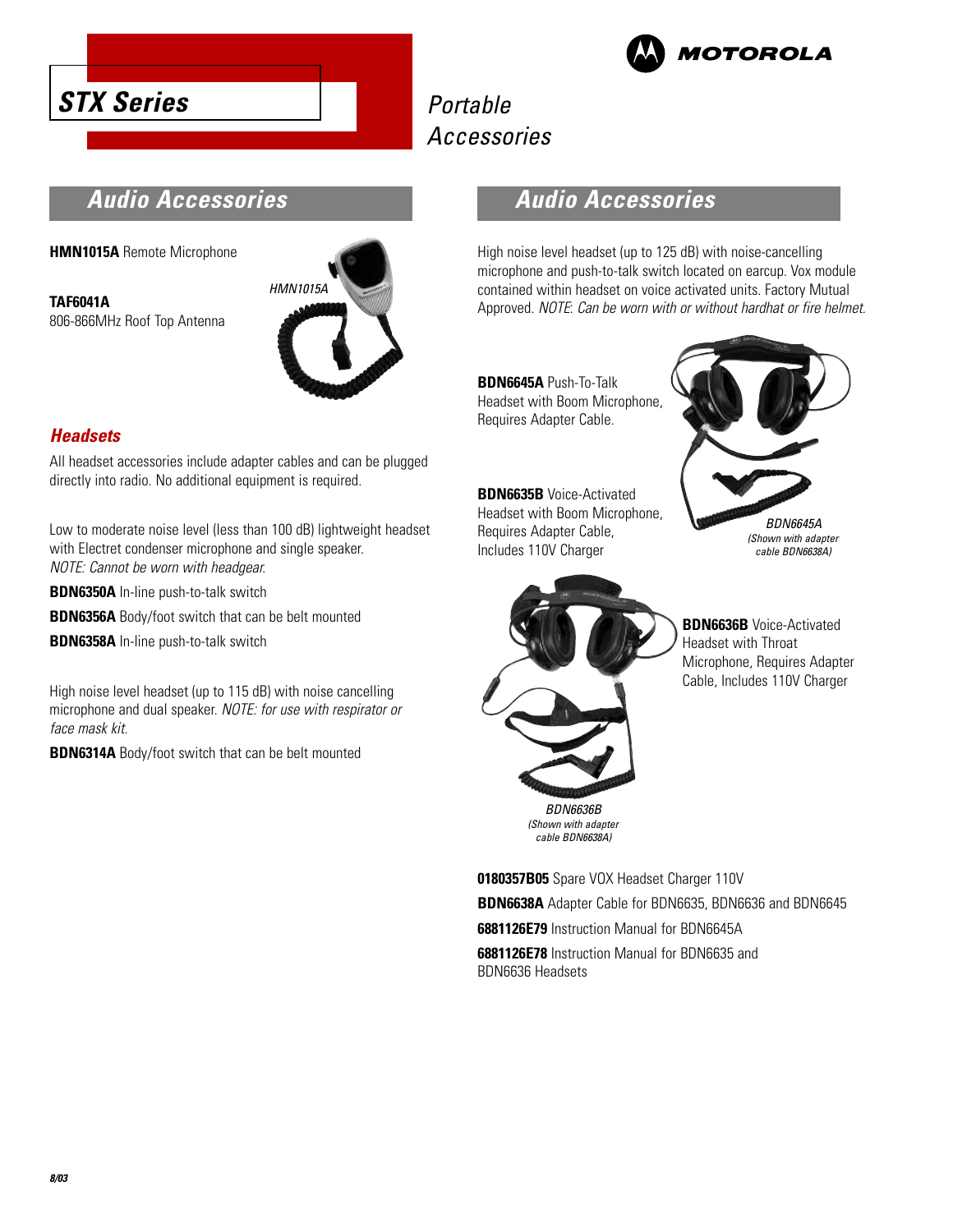





**Batteries** 

# **Audio Accessories**

#### **Helmet Kits**



The following DO NOT include headgear. NOTE: All helmet and face mask kits require a radio cable assembly (order separately).

Industrial/Police helmet kits for Bullard (Industrial) headgear with military noise cancelling microphone.

**BDN6275A** Single Speaker

Bell BT400 (Police) full coverage headgear with military noisecancelling microphone (cable assembly required, order separately)

**BDN6362A** Single Speaker (Police)

**BDN6363A** Dual Speaker (Police)

### **Cable Assemblies**

NOTE: All helmet kits require one of the following cable assemblies:

**BDN6315A** Cable assembly for Police Radio helmet kit with transmit switch, volume control, microphone electronics and a push-to-talk jack built into a belt mounted control box

**BDN6292A** Cable assembly for Police Radio helmet kit with handlebar push-to-talk switch for belt mounted control box (only applies to BDN6315A)

### **Portable Batteries**

#### **Nickel-Cadmium Premium**

Part Number: **NTN4326A** Volts: 7.5 Avg. mAh: 1300 Height: 2-7⁄16˝ Intrinsically Safe: No



NTN4326A

| Part Number: NTN4327C  |                  |
|------------------------|------------------|
| Volts: 7.5             |                  |
| Avg. mAh: 1800         |                  |
|                        | Height: 3-11/16" |
| Intrinsically Safe: No |                  |
|                        |                  |



NTN4327C

Part Number: **NTN4500A** Volts: 7.5 Avg. mAh: 1800 Height: 3-11⁄16˝ Intrinsically Safe: Yes

Part Number: **NTN4534A** Volts: 7.5 Avg. mAh: 1300 Height: 2-7⁄16˝ Intrinsically Safe: Yes





NTN4534A

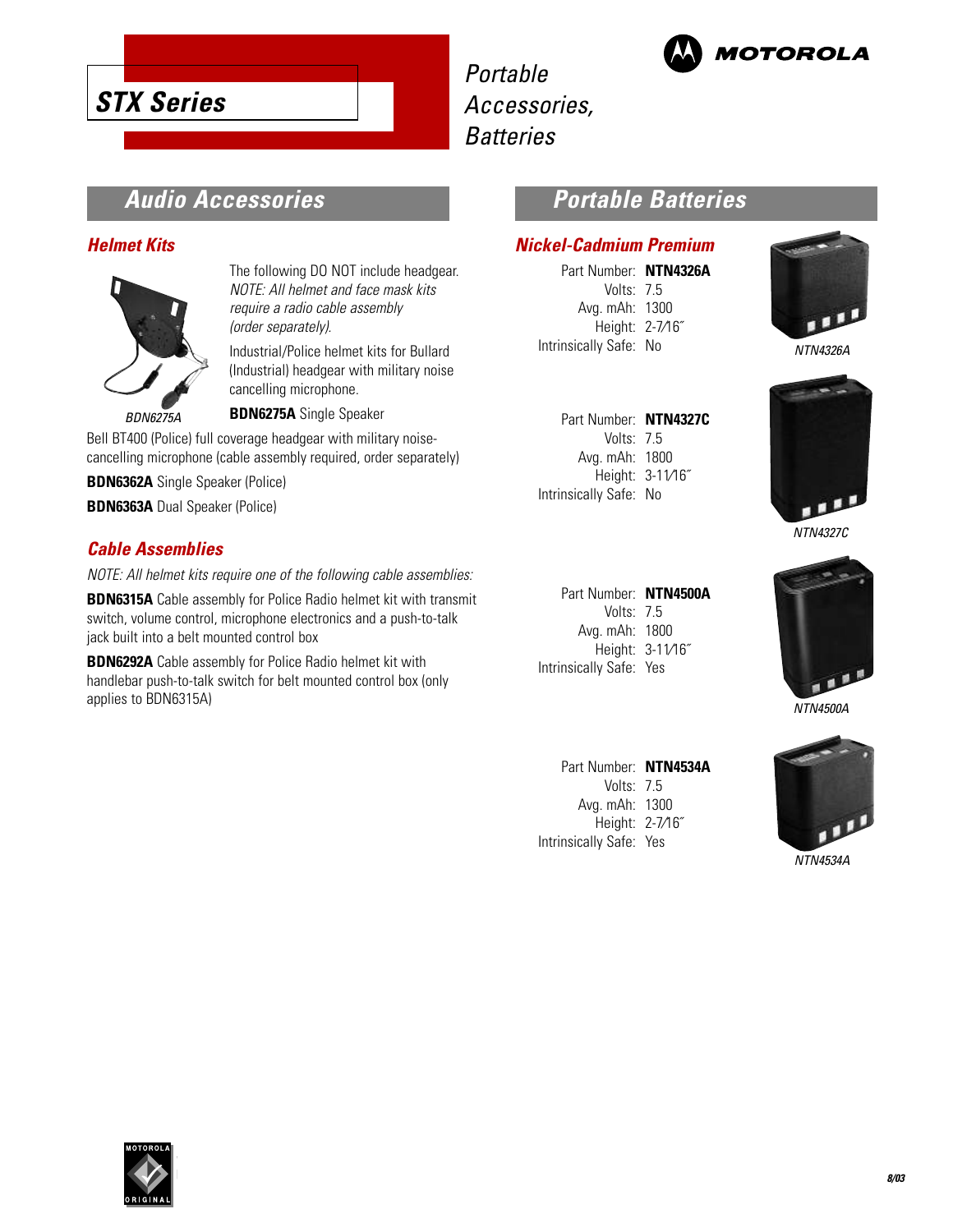



# Antennas, Tools, Service Aids

# **Portable Antennas**

#### **Dipole Antennas**

Dipole molded antennas are injection molded in lasting polyurethane. The wide skirt at the bottom of the connector protects against damaging environmental elements. The dipole antenna is ideal when strong and solid signal clarity is demanded.

#### **NAF4000B**

Dipole, 806-869MHz, 8˝

### **Flexible Whip Antenna**

Flexible Whip antennas have a one-piece finish and steel core for optimal radiation characteristics. Provides more comfort when radio is worn on the belt.

**8505241U03**

Flexible Whip, 806-870MHz, 7˝

### **Stubby Antenna**

This stubby quarterwave antenna is ideal when radio is worn on the belt because the short antenna is non-obtrusive.

**\*8505241U06**

Stubby, 806-941MHz, 4˝



8505241U06

### **Alignment Tools**

#### **Tuning Tools**

**6605106N01** Tuning Tool, Adjusts Squelch Threshold **6605147J01** Tuning Tool, for Potentiometers, Local Oscillator Coil, Quad Detector

6605106N01

# **Service Aids**

### **Battery Block Adapter**

Transceiver can be connected to the battery eliminator with this adapter, so it remains functional when out of the radio.

**RTL4206A** Battery Block Adapter



RTL4206A